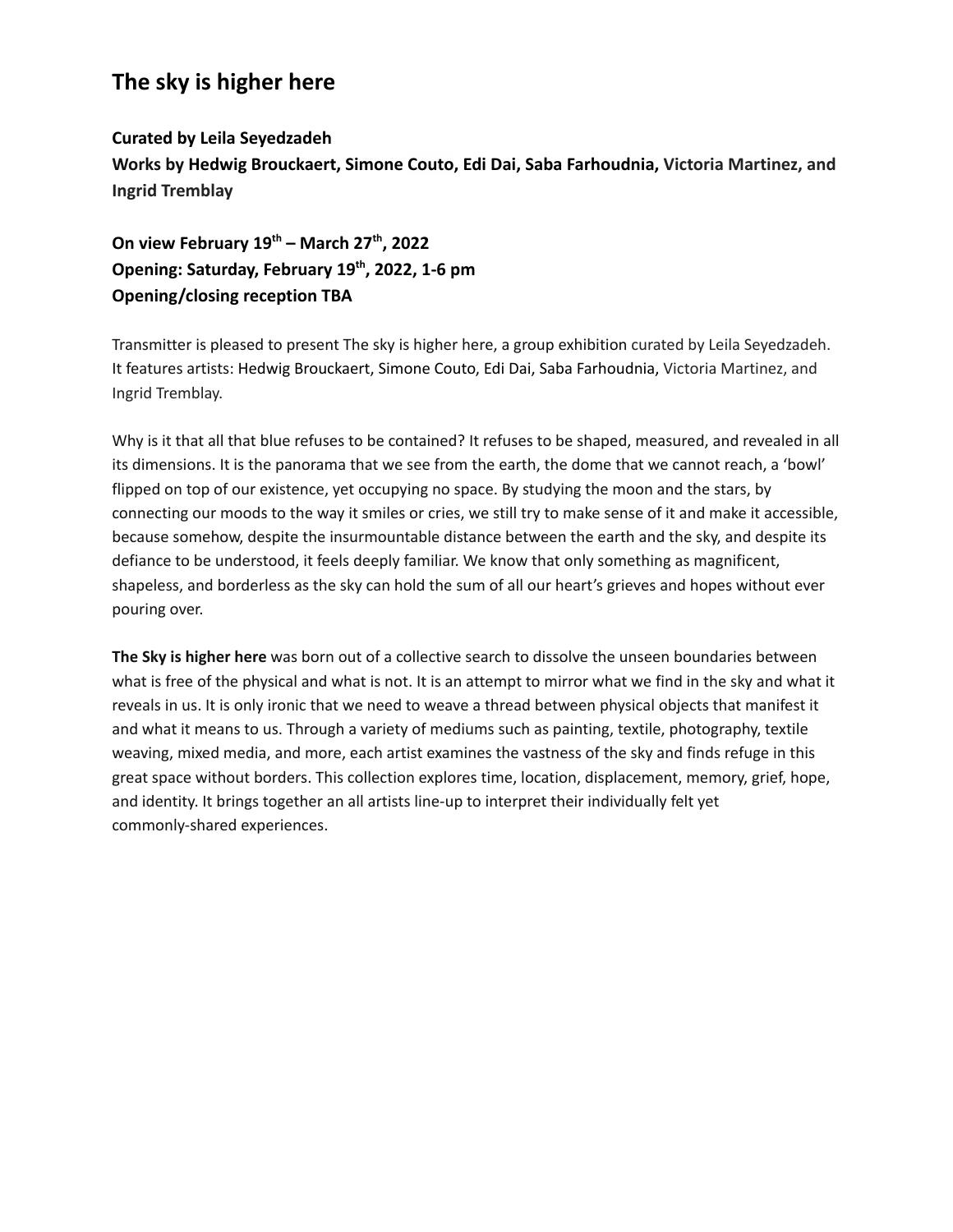

Hedwig Brouckaert, Flesh of Light (I), Mixed media on archival inkjet print on Moab rag bright 300 paper, 2017

## **The sky is higher here**

The sky is not blue in all places There are mountains, There are trees There are no mountains, There are trees Yet the sky is higher here The shadows follow me The outlines around the objects My imagination of the perception of the objects A single sugar cube dissolved in the ocean Tied to a familiar object in a suitcase I have placed my hand on driftwood of memories From the zenith to the nadir, from the abyss of the ocean to the apex of the sky Towards which haven in this endless ocean? "Here my heart is full of yearning and wistfulness And every instrument whose sound I hear is inharmonious Let's pack our travel satchels And head towards an endless journey To see whether the sky is the same color in other places" \*

Leila Seyedzadeh \*Mehdi Akhavān-Sāles